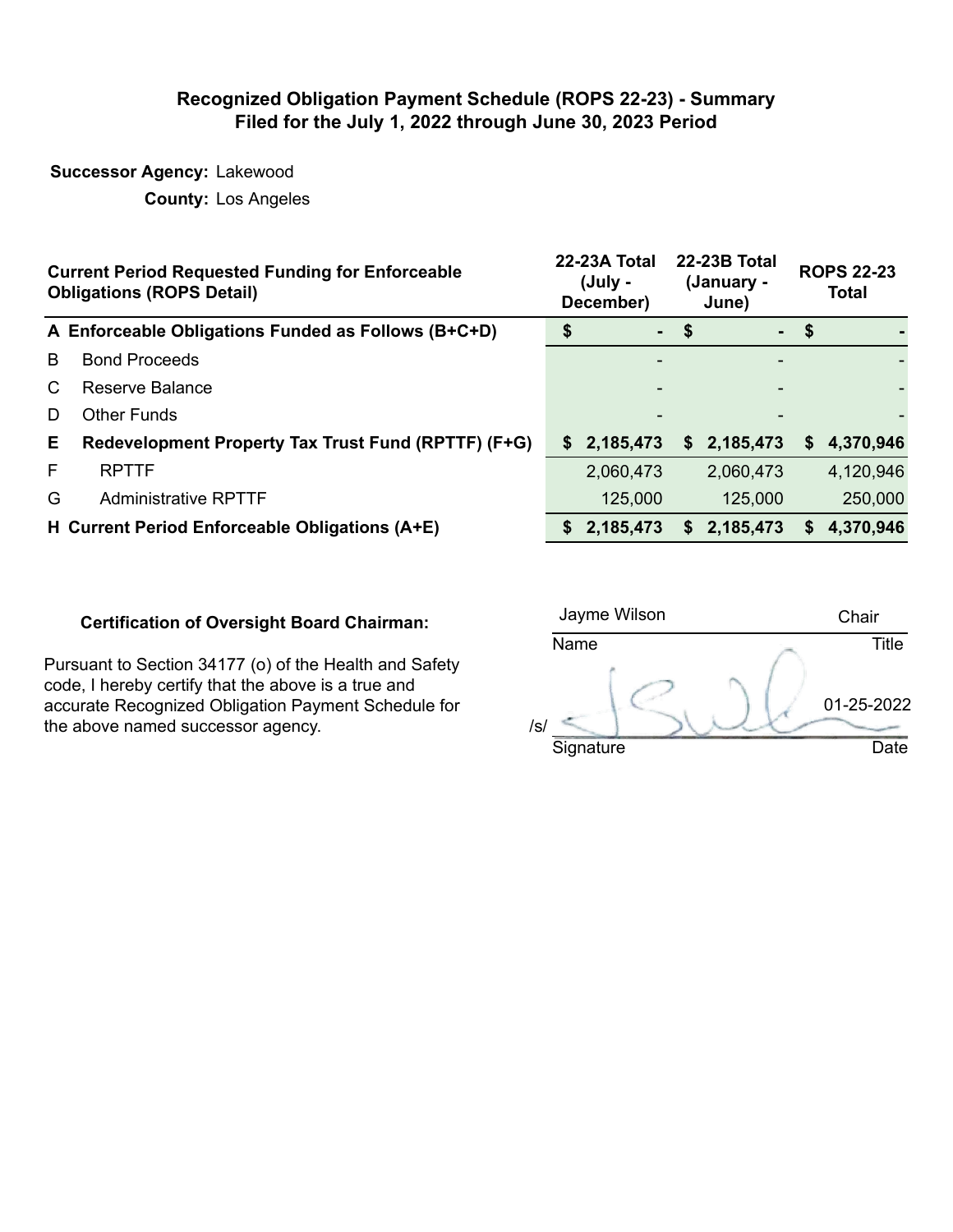#### **Lakewood Recognized Obligation Payment Schedule (ROPS 22-23) - ROPS Detail July 1, 2022 through June 30, 2023**

| A        | В                                | C                                                                       | D               | Е                                                | E                                     | G                                                                                                                     | H.                              |                                |    | K                    |                                | M                                           | N                   | $\mathbf O$                                        | P                     | Q              | R                                         | S.                  |  | U                                                  | $\mathbf{V}$          | W            |
|----------|----------------------------------|-------------------------------------------------------------------------|-----------------|--------------------------------------------------|---------------------------------------|-----------------------------------------------------------------------------------------------------------------------|---------------------------------|--------------------------------|----|----------------------|--------------------------------|---------------------------------------------|---------------------|----------------------------------------------------|-----------------------|----------------|-------------------------------------------|---------------------|--|----------------------------------------------------|-----------------------|--------------|
|          |                                  |                                                                         |                 |                                                  |                                       |                                                                                                                       |                                 |                                |    |                      | <b>ROPS 22-23A (Jul - Dec)</b> |                                             |                     |                                                    |                       |                |                                           |                     |  |                                                    |                       |              |
| $ $ Item | Project Name                     | Obligation                                                              |                 | Agreement   Agreement<br>Execution   Termination | Payee                                 | Description                                                                                                           | Project                         | Total<br>Outstanding   Retired |    | <b>ROPS</b><br>22-23 |                                |                                             | <b>Fund Sources</b> |                                                    |                       | 22-23A         |                                           | <b>Fund Sources</b> |  |                                                    |                       | 22-23B       |
| #        |                                  | Type                                                                    | Date            | Date                                             |                                       |                                                                                                                       | Area                            | Obligation                     |    | <b>Total</b>         | <b>Bond</b>                    | Reserve Other<br>Proceeds   Balance   Funds |                     | <b>RPTTF</b>                                       | Admin<br><b>RPTTF</b> | <b>Total</b>   | <b>Bond</b><br>Proceeds   Balance   Funds | Reserve Other       |  | <b>RPTTF</b>                                       | Admin<br><b>RPTTF</b> | <b>Total</b> |
|          |                                  |                                                                         |                 |                                                  |                                       |                                                                                                                       |                                 | \$18,937,303                   |    | \$4,370,946          | $s-$                           | $s-$                                        |                     | $\frac{1}{2}$ \\$2,060,473 \\$125,000 \\$2,185,473 |                       |                | $S-$                                      | $\mathcal{S}$       |  | $\frac{1}{2}$ \\$2,060,473 \\$125,000 \\$2,185,473 |                       |              |
|          | County<br>Deferral               | Unfunded 06/27/<br>Liabilities                                          | 1989            | 06/30/2042 County of                             | Los<br>Angeles                        | County<br>Deferral Loan   Area 2                                                                                      | Project                         | 756,943                        | N  | $\mathcal{S}$        |                                |                                             |                     |                                                    |                       | \$-            |                                           |                     |  |                                                    |                       | \$-          |
|          | 8 City Advance<br>to Agency      | City/<br>County<br>Loan<br>(Prior 06/<br>$28/11$ ),<br>Cash<br>exchange | 07/10/<br>1973  | 06/30/2023 City of                               | Lakewood                              | Initial funds to Project<br>operate plan<br><b>area</b>                                                               | Area 1                          |                                | N  | $\mathcal{S}$        |                                |                                             |                     |                                                    |                       | $\mathbb{S}$   |                                           |                     |  |                                                    |                       | $S-$         |
|          | 9 Housing Fund<br><b>Deficit</b> | Unfunded 06/30/<br><b>Liabilities</b>                                   | 1999            | 06/30/2022 Low and                               | Moderate<br>Income<br>Housing<br>Fund | Housing fund<br>deficit<br>repayments<br>(HSC section<br>3334.6(d)                                                    | Project<br>Area 1               | 1,085,310                      | N  | $\mathcal{S}$        |                                |                                             |                     |                                                    |                       | $\mathbb{S}^-$ |                                           |                     |  |                                                    |                       | $S-$         |
|          | 17 Administrative Admin<br>Costs | Costs                                                                   | 07/01/<br>2020  | 06/30/2022 City of                               | Lakewood                              | Administrative All<br>costs<br>including<br>staff, audit,<br>payroll, legal,<br>and other<br>administrative<br>costs. | Project<br>Areas                | 250,000                        | N  | \$250,000            |                                |                                             |                     |                                                    | 125,000               | \$125,000      |                                           |                     |  |                                                    | 125,000               | \$125,000    |
|          | 18   LMIHF Loan<br>(SERAF)       | SERAF/<br><b>ERAF</b>                                                   | 05/10/<br>2010  | 06/30/2042 Low and                               | Moderate<br>Income<br>Housing<br>Fund | Loan for<br><b>SERAF</b><br>payment to<br>County for FY<br>09/10 (HSC<br>section 33690<br>(c)(1))                     | All<br>$ $ Project $ $<br>Areas | 1,441,394                      | N. | \$1,441,394          |                                |                                             |                     | 720,697                                            |                       | \$720,697      |                                           |                     |  | 720,697                                            |                       | \$720,697    |
|          | 19   LMIHF Loan<br>(SERAF)       | SERAF/<br><b>ERAF</b>                                                   | 05/04/<br> 2011 | 06/30/2042 Low and                               | Moderate<br>Income<br>Housing<br>Fund | Loan for<br>SERAF<br>payment to<br>County for FY<br>10/11 (HSC<br>section 33690<br>(c)(1))                            | All<br>$ $ Project $ $<br>Areas | 662,108                        | N  | \$662,108            |                                |                                             |                     | 331,054                                            |                       | \$331,054      |                                           |                     |  | 331,054                                            |                       | \$331,054    |
| 20       | <b>LMIHF Loan</b><br>(ERAF)      | SERAF/<br><b>ERAF</b>                                                   | 05/10/<br> 2005 | 06/30/2042 Low and                               | Moderate<br>Income                    | Loan for<br><b>ERAF</b><br>payment to                                                                                 | All<br>$ $ Project $ $<br>Areas | 90,492                         | N  | \$90,492             |                                |                                             |                     | 45,246                                             |                       | \$45,246       |                                           |                     |  | 45,246                                             |                       | \$45,246     |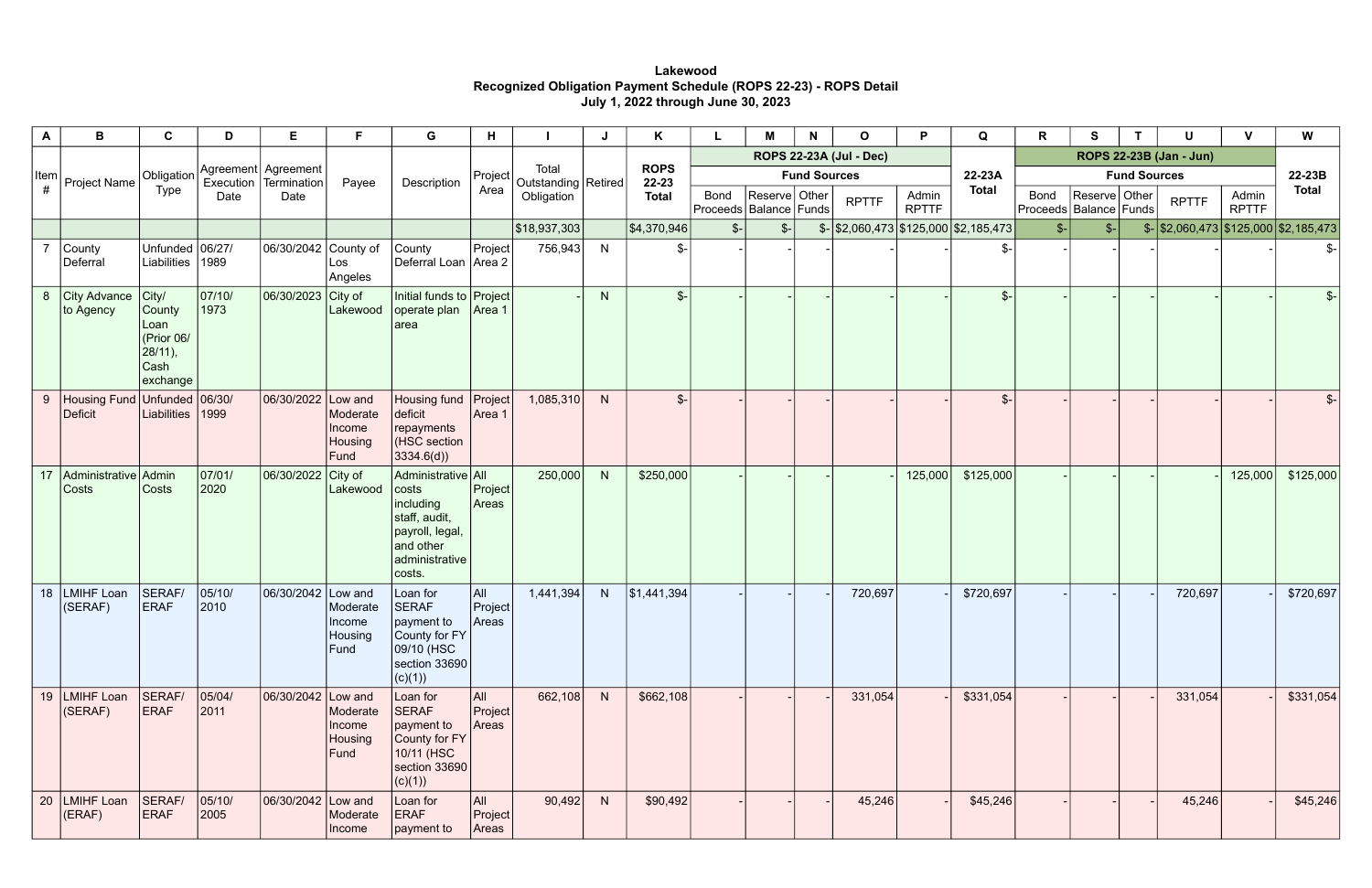| A        | B                                                                     | $\mathbf{C}$                                                         | D              | E.                                                 | E                             | G                                                                                                          | H                       |                              |    | K                    |                                           | M             | N | O            | P                     | Q                   | R                                         | S             |  | $\mathsf{U}$ | $\mathbf v$           | W               |
|----------|-----------------------------------------------------------------------|----------------------------------------------------------------------|----------------|----------------------------------------------------|-------------------------------|------------------------------------------------------------------------------------------------------------|-------------------------|------------------------------|----|----------------------|-------------------------------------------|---------------|---|--------------|-----------------------|---------------------|-------------------------------------------|---------------|--|--------------|-----------------------|-----------------|
|          |                                                                       |                                                                      |                |                                                    |                               |                                                                                                            |                         | Total<br>Outstanding Retired |    |                      | <b>ROPS 22-23A (Jul - Dec)</b>            |               |   |              |                       |                     |                                           |               |  |              |                       |                 |
| Item $ $ | Project Name                                                          | Obligation                                                           |                | Agreement   Agreement  <br>Execution   Termination | Payee                         | Description                                                                                                | Project                 |                              |    | <b>ROPS</b><br>22-23 | <b>Fund Sources</b>                       |               |   |              | 22-23A                | <b>Fund Sources</b> |                                           |               |  |              | 22-23B                |                 |
| #        |                                                                       | Type                                                                 | Date           | Date                                               |                               |                                                                                                            | Area                    | Obligation                   |    | <b>Total</b>         | <b>Bond</b><br>Proceeds   Balance   Funds | Reserve Other |   | <b>RPTTF</b> | Admin<br><b>RPTTF</b> | <b>Total</b>        | <b>Bond</b><br>Proceeds   Balance   Funds | Reserve Other |  | <b>RPTTF</b> | Admin<br><b>RPTTF</b> | <b>Total</b>    |
|          |                                                                       |                                                                      |                |                                                    | Housing<br>Fund               | County for FY<br>04/05 (HSC<br>section<br>33681.12(b)                                                      |                         |                              |    |                      |                                           |               |   |              |                       |                     |                                           |               |  |              |                       |                 |
| 21       | <b>City Loans</b><br>and<br>Advances to<br>Agency                     | City/<br>County<br>Loan<br>(Prior 06/<br>28/11),<br>Cash<br>exchange | 12/17/<br>1985 | 06/30/2042 City of                                 | Lakewood                      | Loans for<br>development<br>and financial<br>assistance of<br><b>Project Areas</b><br>1, 2, and 3<br>(80%) | All<br>Project<br>Areas | 10,179,283                   | N  | $\mathbb{S}$         |                                           |               |   |              |                       | $\mathcal{S}$       |                                           |               |  |              |                       | $\mathcal{S}$ - |
| 22       | <b>City Loans</b><br>and<br>Advances to<br>Agency                     | City/<br>County<br>Loan<br>(Prior 06/<br>28/11),<br>Cash<br>exchange | 12/17/<br>1985 | 06/30/2042   Lakewood                              | Housing<br>Successor          | Loans for<br>development<br>and financial<br>assistance of<br>Project Areas<br>1, 2, and 3<br>(20%)        | All<br>Project<br>Areas | 2,544,821                    | N  | $\mathcal{S}$        |                                           |               |   |              |                       | $\mathcal{S}$       |                                           |               |  |              |                       | $\mathcal{S}$ - |
| 26       | <b>Legal Fee</b>                                                      | Admin<br>Costs -<br>Litigation                                       | 06/11/<br>2013 | 06/30/2023 City of                                 | Colantuono costs<br>$8$ Levin | Legal counsel All<br>Lakewood/ for litigation                                                              | Project<br>Areas        |                              | N. | $\mathcal{S}$        |                                           |               |   |              |                       | $S-$                |                                           |               |  |              |                       | $\mathcal{S}$ - |
| 30       | Proportional<br>Share of<br><b>Unfunded</b><br>Pension<br>Liabilities | Unfunded 01/01/<br>Liabilities 2020                                  |                | 06/30/2022 City of                                 | Lakewood                      | Obligation to<br>Share in<br>Payment of<br><b>Unfunded</b><br>Liabilities                                  | All<br>Project<br>Areas | 1,926,952                    | N  | \$1,926,952          |                                           |               |   | 963,476      |                       | \$963,476           |                                           |               |  | 963,476      |                       | \$963,476       |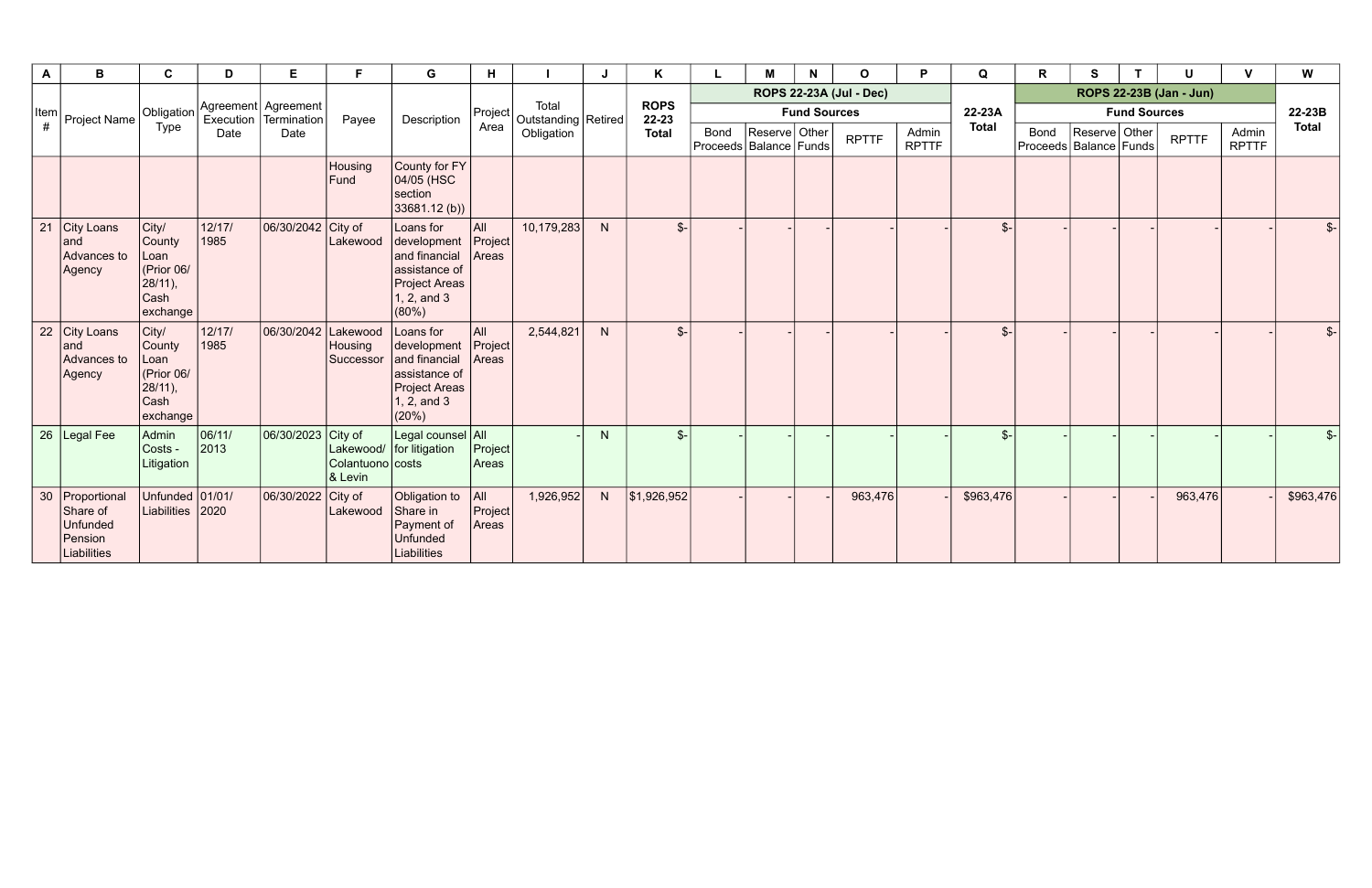## **Lakewood Recognized Obligation Payment Schedule (ROPS 22-23) - Report of Cash Balances July 1, 2019 through June 30, 2020**  (Report Amounts in Whole Dollars)

Pursuant to Health and Safety Code section 34177 (I), Redevelopment Property Tax Trust Fund (RPTTF) may be listed as a source of payment on the ROPS, but only to the extent no other funding source is available or when payment from property tax revenues is required by an enforceable obligation.

| A | B                                                                                                                                                               | $\mathbf{C}$                             | D                                              | Е                                                                                         | F                               | G                      | н                                                                                                                        |  |
|---|-----------------------------------------------------------------------------------------------------------------------------------------------------------------|------------------------------------------|------------------------------------------------|-------------------------------------------------------------------------------------------|---------------------------------|------------------------|--------------------------------------------------------------------------------------------------------------------------|--|
|   |                                                                                                                                                                 |                                          |                                                | <b>Fund Sources</b>                                                                       |                                 |                        |                                                                                                                          |  |
|   |                                                                                                                                                                 |                                          | <b>Bond Proceeds</b>                           | <b>Reserve Balance</b>                                                                    | <b>Other Funds</b>              | <b>RPTTF</b>           |                                                                                                                          |  |
|   | <b>ROPS 19-20 Cash Balances</b><br>$(07/01/19 - 06/30/20)$                                                                                                      | Bonds issued<br>on or before<br>12/31/10 | <b>Bonds issued</b><br>on or after<br>01/01/11 | Prior ROPS<br>RPTTF and<br>Reserve<br><b>Balances retained</b><br>for future<br>period(s) | Rent, grants,<br>interest, etc. | Non-Admin<br>and Admin | <b>Comments</b>                                                                                                          |  |
|   |                                                                                                                                                                 |                                          |                                                |                                                                                           |                                 |                        |                                                                                                                          |  |
|   | Beginning Available Cash Balance (Actual 07/01/19)<br>RPTTF amount should exclude "A" period distribution<br>amount.                                            |                                          |                                                |                                                                                           | 577,713                         | 1,394,288              |                                                                                                                          |  |
| 2 | Revenue/Income (Actual 06/30/20)<br>RPTTF amount should tie to the ROPS 19-20 total<br>distribution from the County Auditor-Controller                          |                                          |                                                |                                                                                           |                                 | 530,033                |                                                                                                                          |  |
|   | <b>Expenditures for ROPS 19-20 Enforceable Obligations</b><br>(Actual 06/30/20)                                                                                 |                                          |                                                |                                                                                           | 8,641                           | 530,033                |                                                                                                                          |  |
|   | 4 Retention of Available Cash Balance (Actual 06/30/20)<br>RPTTF amount retained should only include the amounts<br>distributed as reserve for future period(s) |                                          |                                                |                                                                                           | 569,072                         |                        | 1,394,288 \$634,501 retained to fund ROPS 20-21<br>obligations. \$759,787 remitted to Los Angeles<br>County in FY 21-22. |  |
|   | 5 ROPS 19-20 RPTTF Prior Period Adjustment<br>RPTTF amount should tie to the Agency's ROPS 19-20 PPA<br>form submitted to the CAC                               |                                          |                                                | No entry required                                                                         |                                 |                        |                                                                                                                          |  |
|   | 6 Ending Actual Available Cash Balance (06/30/20)<br>$ C \text{ to } F = (1 + 2 - 3 - 4), G = (1 + 2 - 3 - 4 - 5)$                                              | $$-$                                     | \$-                                            | \$-                                                                                       | $S-$                            | $$-$                   |                                                                                                                          |  |